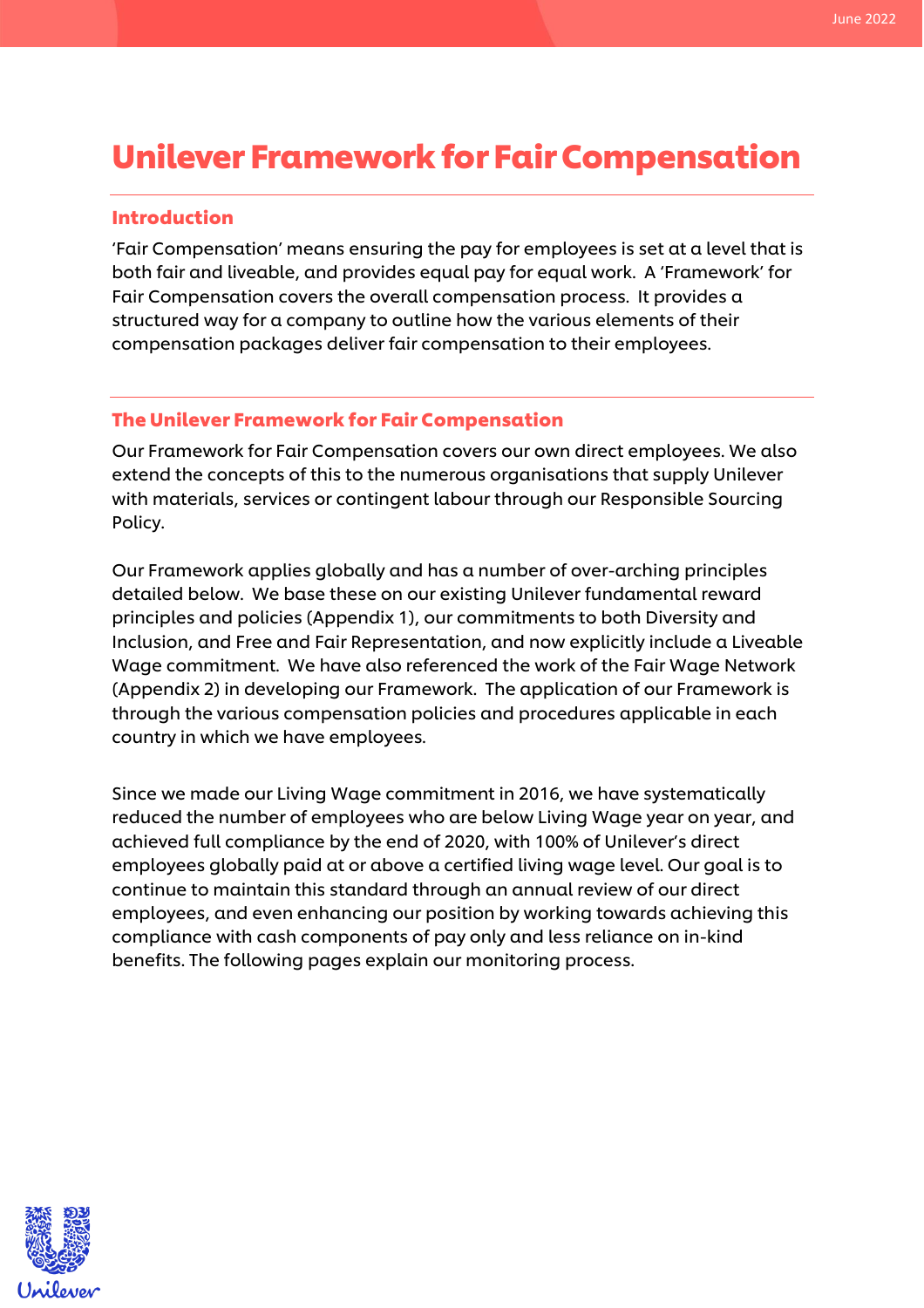| <b>Over-arching</b><br><b>Principle</b>                                                      | <b>Fair Compensation delivery</b>                                                                                                                                                                                                                                                                                                                                                                                                                                                                                                                                                    |
|----------------------------------------------------------------------------------------------|--------------------------------------------------------------------------------------------------------------------------------------------------------------------------------------------------------------------------------------------------------------------------------------------------------------------------------------------------------------------------------------------------------------------------------------------------------------------------------------------------------------------------------------------------------------------------------------|
| <b>Fair and Liveable</b><br>compensation                                                     | Lowest grades of full-time employees in any country will at least<br>$\bullet$<br>receive fixed compensation (fixed cash amounts and fixed non-<br>cash benefits) sufficient for their needs and provide some<br>discretionary income (using a Living Wage comparison).<br>Fixed compensation amounts will be achievable without need to<br>$\bullet$<br>work excessive hours (e.g., overtime), or rely on any non-<br>guaranteed compensation (e.g., bonus).<br>Part-time employee compensation based on the full-time fixed<br>$\bullet$<br>compensation prorated for hours worked |
| <b>Market Based</b><br>compensation                                                          | Compensation will be market based and fairly reflect employee's<br>$\bullet$<br>skill, education and experience.<br>Fixed compensation amounts meet or exceed any legal minimum<br>$\bullet$<br>standards or appropriate prevailing industry standards.<br>There will be a regular review of the compensation amounts<br>$\bullet$                                                                                                                                                                                                                                                   |
| <b>No Discrimination in</b><br>compensation                                                  | Equal compensation for equal work with no discrimination on the<br>$\bullet$<br>grounds of race, age, role, gender, colour, religion, country of<br>origin, sexual orientation, marital status, dependants, disability,<br>social class or political views.                                                                                                                                                                                                                                                                                                                          |
| <b>Performance Focus</b><br>compensation<br>providing<br>alignment to our<br><b>business</b> | Employees benefit from the improved performance of their local<br>$\bullet$<br>Unilever business through participation in appropriate business<br>performance linked bonus plans<br>Employees (where possible) will have the opportunity to take a<br>financial interest in Unilever through acquiring shares                                                                                                                                                                                                                                                                        |
| <b>Open and</b><br>Explainable<br>compensation                                               | Employees have sufficient information to understand how their<br>$\bullet$<br>compensation package is calculated, what amounts to expect and<br>how they will receive these amounts.<br>Where our employees have chosen to be represented by Trade<br>Unions then collective bargaining will be the mechanism for pay<br>reviews. Where employees have chosen not to be represented then<br>appropriate mechanisms will be used.<br>Answers always provided to any employee compensation queries.<br>Employees receive their compensation regularly, in full and on<br>time.         |

## Identifying Liveable Wage Amounts

Our over-arching Principle to provide Fair and Liveable Wages requires us to be aware of what is a credible Living Wage amount for each country in which we have employees. In some countries, however, there are different Living Wage amounts quoted by different organisations and often based on different criteria. To overcome the issue of deciding what is the most appropriate amount to use Unilever has contracted the Fair Wage Network, an independent recognised authority on fair and living wages, to provide a global solution. They have developed a global database based on all known Living Wage amounts for each country, cost of living data and local market surveys, along with summary details

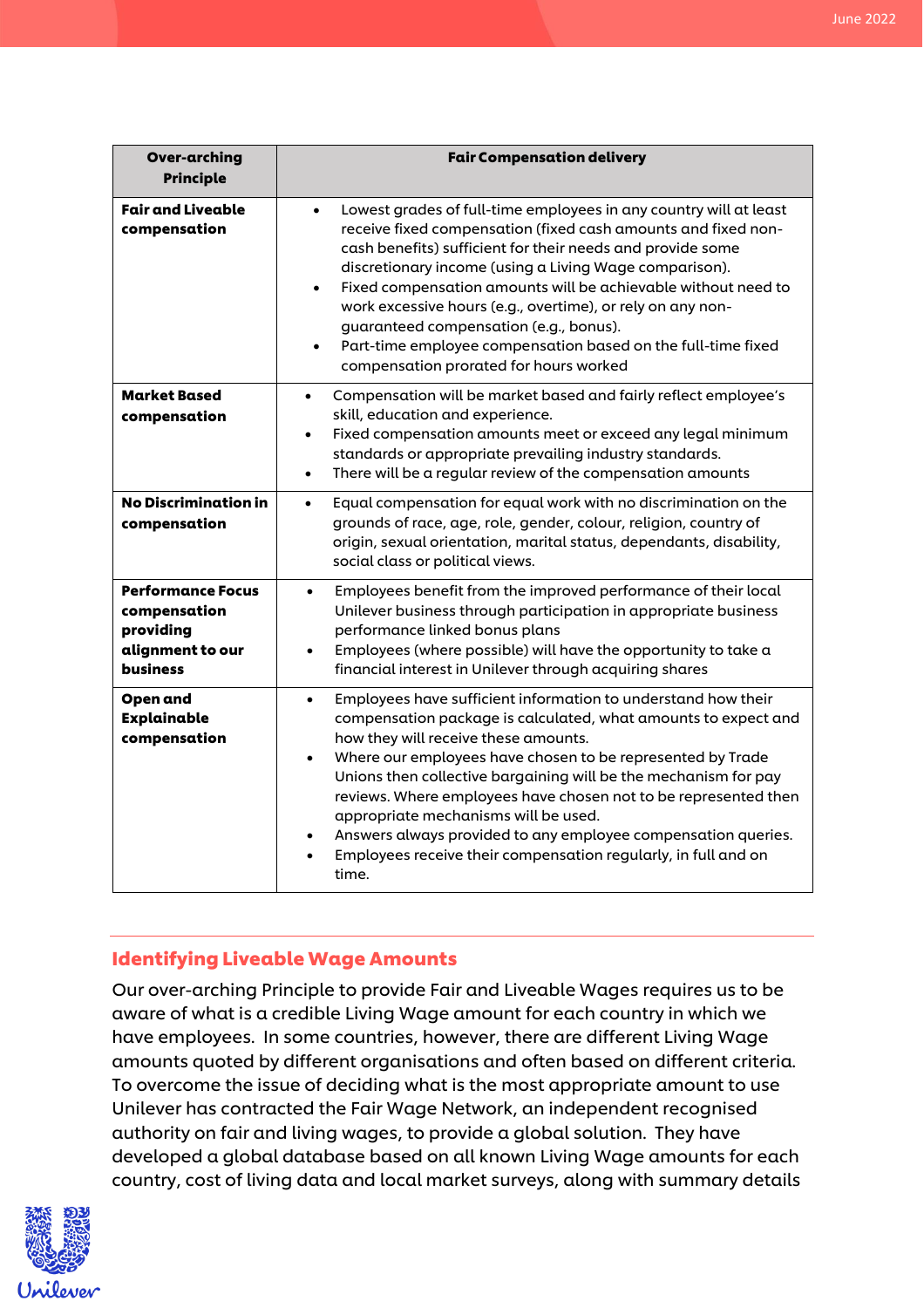June 2022

of the calculation basis for each Living Wage. To recognise there may be different dates when some country Living Wage amounts were developed or the amount based on different family unit sizes, etc. they have (without losing the core essence of the original Living Wage methodology) normalised these varying amounts using sophisticated calculations to:

- a. A common date (June 2015-reflecting inflation since the original amount was developed)
- b. A standard family unit size (2 adults + 2 dependants) \*
- c. The local currency (if the original amount was quoted such as USD or EUR)

Then, based on these normalised amounts, they have developed a mean Living Wage amount for each country. Where any country region or city level Living Wage amount is available, this data is also included in their database. The Fair Wage Network will update their database on at least an annual basis to reflect any changes to Living Wage levels for each country based on inflation and improved data sources. Approved Unilever managers will be able to access the Fair Wage Network's database through a secure online portal to identify the Living Wage amount (or mean amount) for their countries.

\*Where the fertility rates are greater than 2 for a country, the Living wage will be based on fertility rates to provide a more representative value.

## Unilever Fixed Compensation' Amounts for comparison against Living Wages

The Fair Wage Network have guided us that for fair and liveable wage comparison purposes we should compare the 'fixed compensation' amount of our lowest grade of employee in a country to the Living Wage amount in their online database. This 'fixed compensation' amount would typically include:

- i. The employee's contractual full time fixed cash pay
- ii. Any fixed additional cash allowances
- iii. The cash equivalent value of any fixed benefits in-kind provided (e.g., medical, food, accommodation, transport, etc.)

Item 'iii' reflects that most Living Wage methodologies assume employees have to fund medical care, accommodation, food etc. themselves therefore if Unilever provides these as benefits it is fair to include a cash equivalent value in the fixed compensation amount. However as advised by the Fair Wage Network, the weighting of these in-kind benefits should ideally not exceed 30% of an employee's Living wage calculation. In-kind benefits should supplement cash salary and allowances.

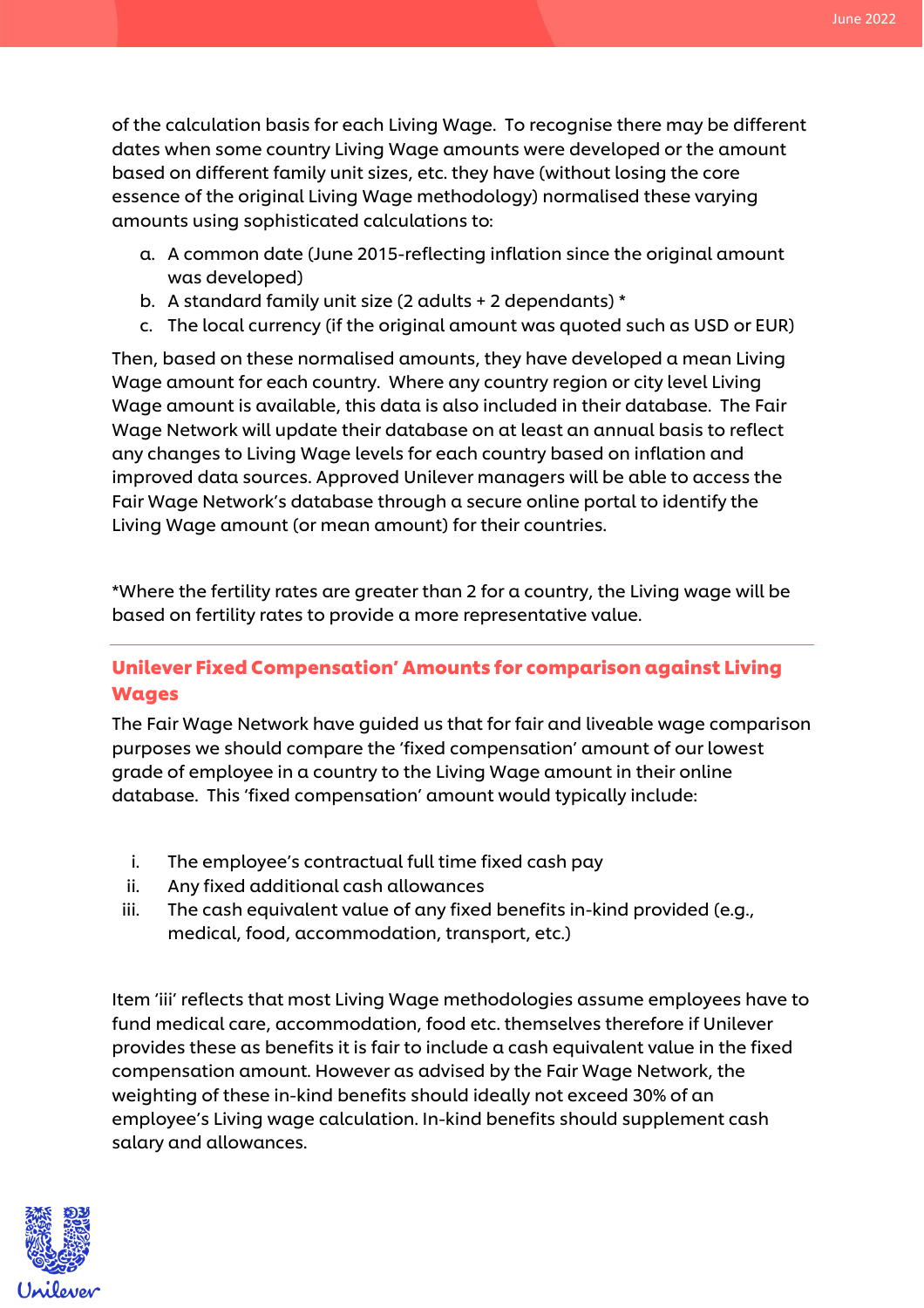Overtime and bonus amounts are not included in any 'fixed compensation' comparisons as these are neither fixed nor guaranteed. Long-term benefits, such as pensions, are not a source of current liveable income so the cash equivalent value of these is also not included in 'fixed compensation'.

## Internal compliance monitoring of the Unilever Fair Compensation Framework

The Global Reward function (part of Global HR) established a Fair Compensation Framework Register of all countries in which Unilever has employees. This has been used to record the status of each country's compliance with the Framework since 2016, with the country HR lead responsible for each country being required to certify to Global Reward, annually, that:

- 1. The fixed compensation elements for employees are developed and then regularly reviewed in accordance with company reward principles and policies.
- 2. The sum of fixed compensation elements for the lowest grades of full-time employees in the country:
	- a. Is at or above any legal minimum standards or appropriate prevailing industry standards.
	- b. At least equals the Living Wage amount for the country available from the Fair Wage Network database.
- 3. The fixed compensation elements do not discriminate between employees due to their race, age, role, gender, colour, religion, country of origin, sexual orientation, marital status, dependants, disability, social class or political views.
- 4. The fixed compensation amount is achievable without the need to work an excessive number of hours.
	- a. The contractual basic working hours for an employee would not exceed the country legal standards.
	- b. Any additional (overtime) hours worked are on a voluntary basis, and are compensated at premium rates.
- 5. The payroll process in the country delivers the employee's full pay correctly and on time.

Country Reward teams will support the country HR lead in preparing for their compliance certification submission.

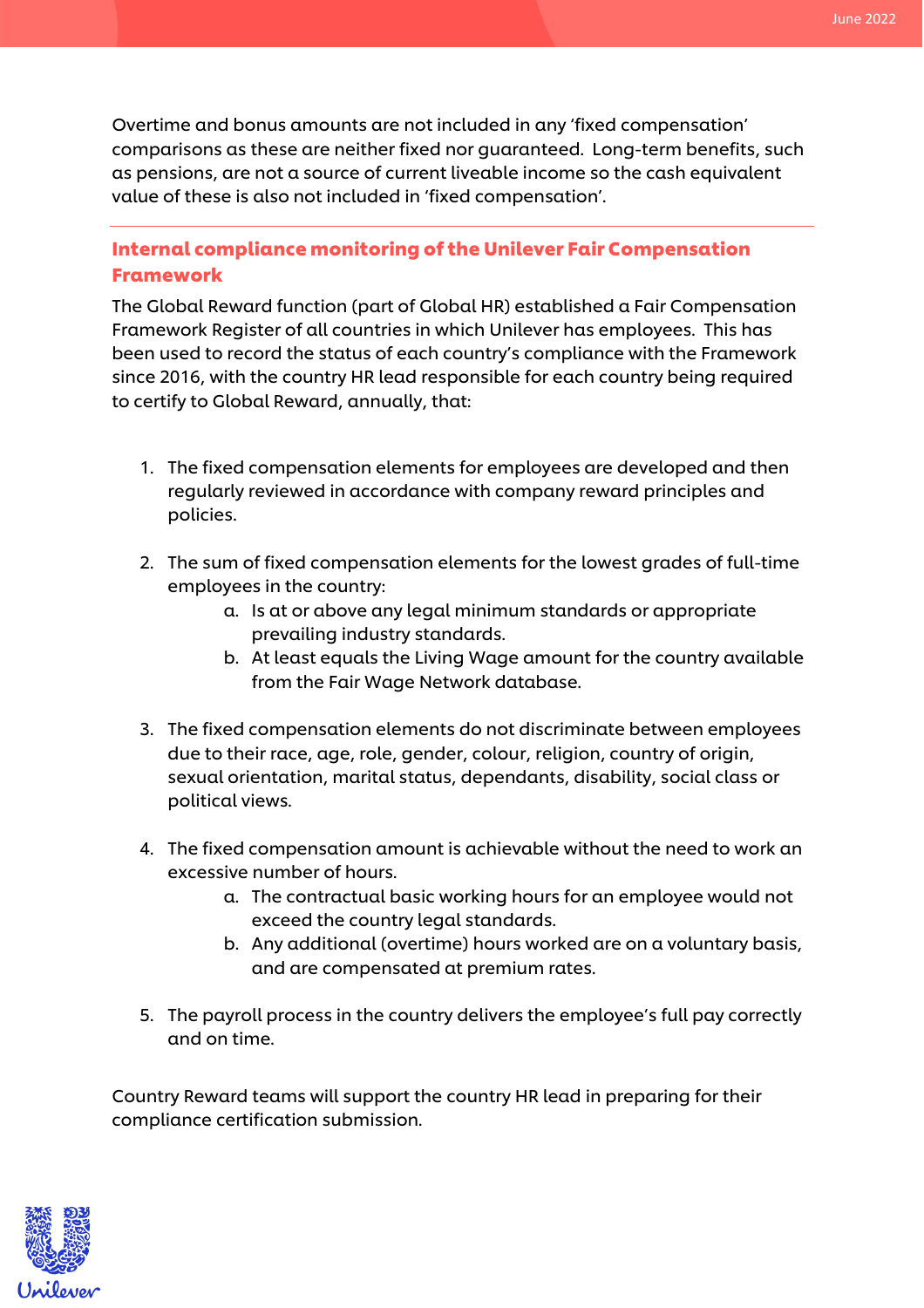# Appendix 1

## Unilever Reward Principles, Policies and Procedures

### Our fundamental Reward Principles are that:

- Fixed pay is *Market based, Fair and Competitive*
- Variable pay is used to drive both employee and business improved *Performance*
- Exceptional individual employee contributions are appropriately *Recognised*
- Employees have the opportunity to take a financial interest in Unilever through acquiring shares, providing perspective, belonging and *Alignment*.
- All elements of reward will be *Open, Fair, Consistent and Explainable*

We translate these Principles into the reward policies, procedures and systems. The detail of these will vary by country. The annual compliance certification process will ensure each country complies with both the wording and the spirit of our 'Fair Compensation Framework':

#### A. Fixed Pay policies and procedures that:

- a. Fairly group 'equivalent value' jobs to the company into appropriate grades/work levels
- b. Use objective analysis of independent surveys to identify the 'pay market' rate for such jobs including where relevant any fixed levels of allowances
- c. Set, or negotiate as appropriate, the pay rate and any relevant allowances for our employees in such grades to broadly match the median 'pay market' rate for similar types of jobs
- d. Establish a fair and objective 'skill and performance' based process for an employee's pay progression from any entry pay level in a grade to the pay rate, or even above the pay rate.
- e. Do not discriminate between employees due to gender, age, ethnicity, etc.
- f. Ensure that the lowest graded full-time employees receive fixed pay that both complies with any relevant government or industry standard minimum wages and any known credible Living Wage amounts.
- B. Payroll procedures and systems which ensure that:
	- a. The amount of fixed pay, allowances and any earned additional hours pay is paid in full, on time and in the manner agreed with employees or their representatives
	- b. The amount payable has no deductions other than those legally required for employee tax and social security, or those previously contracted with

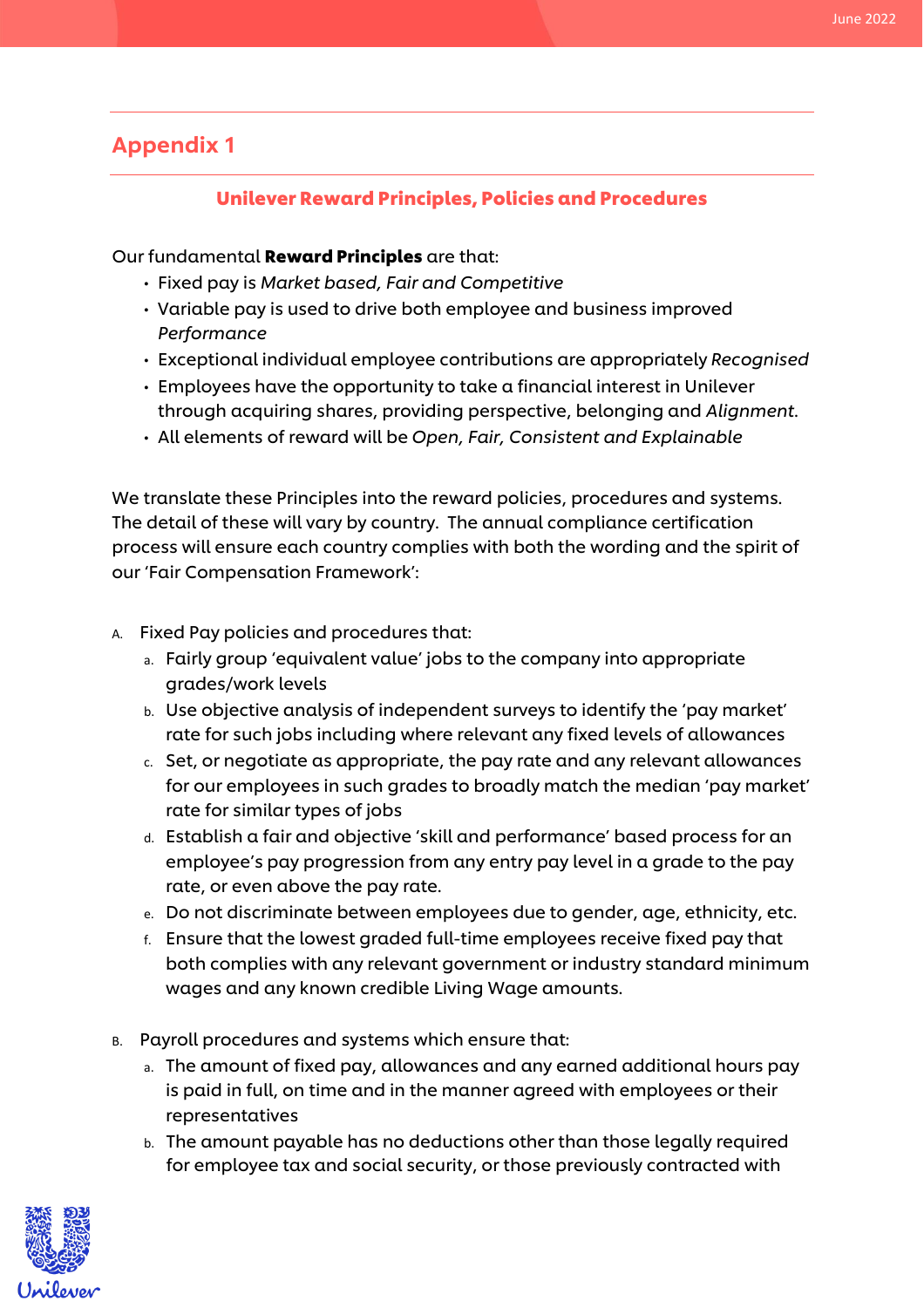the employee for any contribution to the provision of a benefit such as pension or healthcare or similar

- C. Variable Pay (bonus) policies and procedures that:
	- a. Motivate employees to improve both their own and the company's performance through an opportunity to earn additional variable pay through an appropriate bonus plan
	- b. The bonus is linked to a number of key business performance measures applicable at the location where the employee works
	- c. The bonus plan provides the employee with a direct line of sight to the business results they can impact by their own and with their colleagues, their collective team performance
- D. Recognition policies and procedures that:
	- a. Are additional to the Fixed and Variable pay and acknowledge exceptional individual employee contributions to the business beyond the expectations of their normal work duties
	- b. Use a fair and consistent assessment process to identify such exceptional contributions
	- c. Provide a range of recognition options depending on the significance of the contribution to the business varying from a simple thank you, or gift vouchers to one off bonus amounts
- E. Share ownership policies and procedures that encourage employees to own an equity stake in Unilever through voluntary participation in a Unilever Shares programme.
- F. Benefits policies and procedures that:
	- a. Where appropriate provide appropriate medical, healthcare and other similar facilities at costs cheaper than employees can purchase individually
	- b. Provide retirement saving plans to allow employees to prepare for their long-term future
- G. Compensation communication arrangements that:
	- a. Provide employees with ready access to all the relevant information about their total employment package, delivered through either formal employment contracts or union agreements (Social Dialogue) or employment policy manuals and accessible policy websites
	- b. Provide the information in the employee's own language to ensure they are aware of not only their fixed pay amount but also their total compensation package
	- c. Provide employees with the opportunity to raise queries and have these suitable answered.

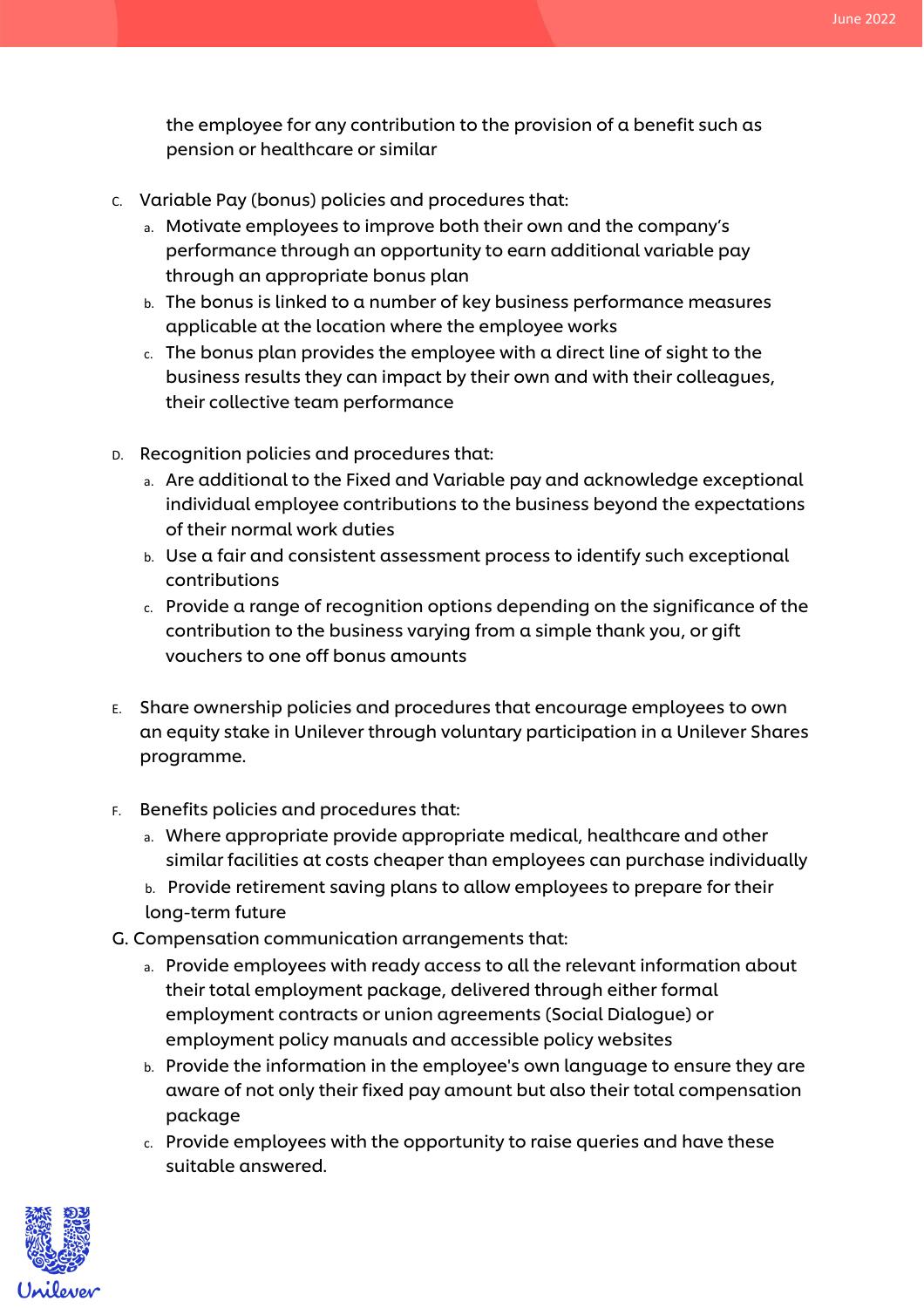## Appendix 2

#### The Fair Wage Network

#### Fair Wage Definition

"Wage levels and wage-fixing mechanisms that provide a living wage floor for workers, while complying with national wage regulations (such as minimum wage, payment of wages, overtime payments, provision of paid holidays and social insurance payments), ensure proper wage adjustments and lead to balanced wage developments in the company (with regard to wage disparity, skills, individual and collective performance and adequate internal communication and collective bargaining on wage issues)."

#### Wage Dimensions

| 1. Payment of wages                     | A wage which is regularly and formally paid in full to the workers.                                                                                                                                                                                                                                                                                                                                                                                                                                        |
|-----------------------------------------|------------------------------------------------------------------------------------------------------------------------------------------------------------------------------------------------------------------------------------------------------------------------------------------------------------------------------------------------------------------------------------------------------------------------------------------------------------------------------------------------------------|
| 2. Living wage                          | A wage that ensures minimum acceptable living standards.                                                                                                                                                                                                                                                                                                                                                                                                                                                   |
| 3. Minimum wage                         | A wage which respects the minimum wage regulations.                                                                                                                                                                                                                                                                                                                                                                                                                                                        |
| 4. Prevailing wage                      | A wage which is comparable to wages in similar enterprises in the<br>same sector.                                                                                                                                                                                                                                                                                                                                                                                                                          |
| 5. Payment of working<br>hours          | A wage that does not generate excessive working hours and properly<br>rewards normal working hours and overtime.                                                                                                                                                                                                                                                                                                                                                                                           |
| 6. Pay systems                          | A wage that leads to a balanced wage structure/composition between<br>the basic wage and additional bonuses and benefits.<br>A wage that reflects different levels of education, skills and<br>professional experience, as well as rewarding individual and collective<br>performance.<br>A wage that complies with regulations on social insurance payments<br>and paid holidays and is not dominated by disciplinary wage<br>sanctions.                                                                  |
| 7. Communication and<br>social dialogue | A wage on which workers receive sufficient information in advance<br>(through an individual work contract), in the course of the production<br>process (through regular communication channels) and at the time of<br>the wage payment (with a detailed pay slip).<br>A wage that is negotiated individually (with individual employers) and<br>collectively - notably through collective bargaining - between the<br>employer and the workers' representatives who are freely accepted in<br>the company. |